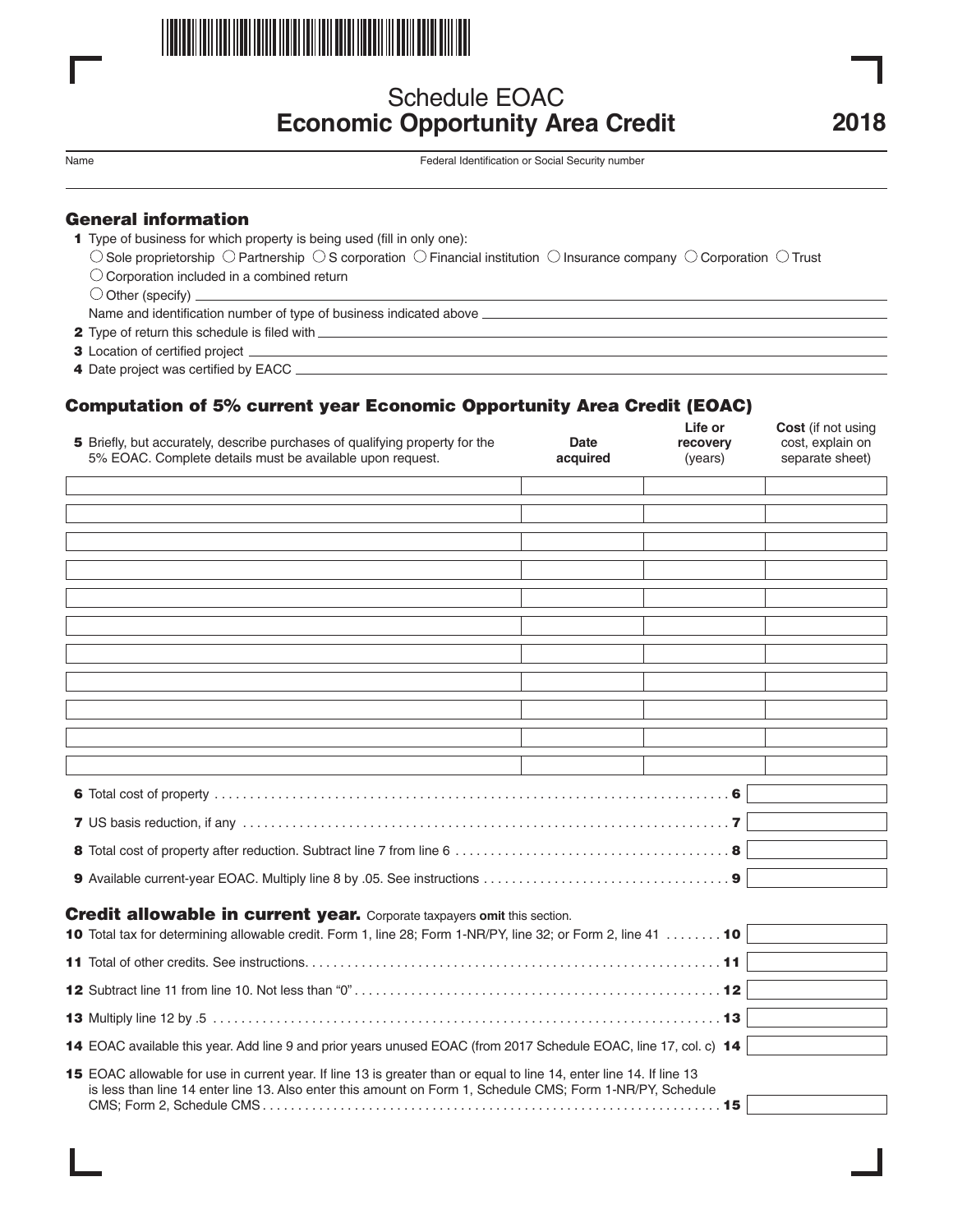

## Carryover to future years. Corporate taxpayers **omit** this section.

16 Maximum amount of credits for conversion to ten-year carryover status:

I

|      |                         | a. Unused credits from prior years | b. Portion used | c. Unused credit available<br>Subtract col. b from col. a |           |
|------|-------------------------|------------------------------------|-----------------|-----------------------------------------------------------|-----------|
| Year | and current year credit | this year                          | Amount          | For                                                       |           |
|      | 2009                    |                                    |                 |                                                           | 2019      |
|      | 2010                    |                                    |                 |                                                           | 2019-2020 |
|      | 2011                    |                                    |                 |                                                           | 2019-2021 |
|      | 2012                    |                                    |                 |                                                           | 2019-2022 |
|      | 2013                    |                                    |                 |                                                           | 2019-2023 |
|      | 2014                    |                                    |                 |                                                           | 2019-2024 |
|      | 2015                    |                                    |                 |                                                           | 2019-2025 |
|      | 2016                    |                                    |                 |                                                           | 2019-2026 |
|      | 2017                    |                                    |                 |                                                           | 2019-2027 |
|      | 2018                    | $(2018$ Sch. EOAC, line 9)         |                 |                                                           | 2019-2028 |
|      | <b>Totals</b>           |                                    |                 |                                                           |           |